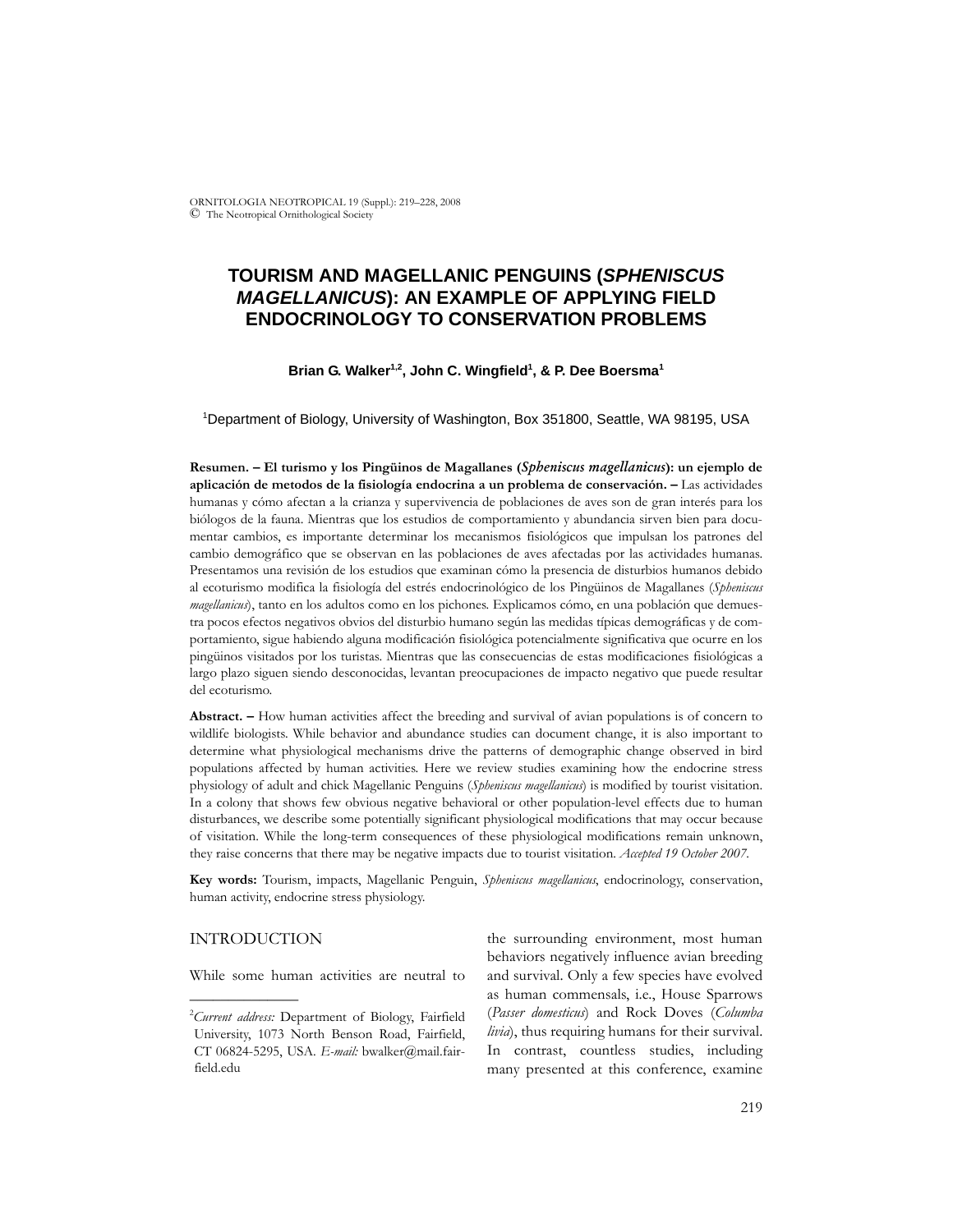#### WAI KER *FT AL.*

the negative consequences of "disturbed environments" on the population dynamics of avian species. Most of these studies document some modification in species distribution and or reproductive success. Monitoring changes in demographic patterns in response to human disturbances is needed to quantify the consequences of human activities.

Ultimately, however, how a bird responds to disturbances in its environment – whether it stays or goes or, if it stays, whether it is able to successfully raise young – is driven by internal physiological decisions. These decisions are driven by the internal neuronal and hormonal monitoring of the animal's condition. Thus, understanding the changes in physiological capabilities that drive the demographic and/or behavioral response to human disturbance may allow stronger inferences to be made as to why certain individuals or species do better in disturbed environments than do others.

In addition to the utility of physiological monitoring as a tool to determine why certain species are negatively affected by human activities, further analysis of physiological parameters may be relevant even in species that appear to be tolerating human disturbances. Indeed, we have all attempted to show "behavioral" calm while changes in internal physiological attributes (i.e., heart beat, hormonal surges) are occurring due to some stressor. Thus, while outward differences in behavior may not be apparent, internally changes may be dramatic. There is a growing body of information suggesting the negative aspects of experiencing stressful situations may not be evident in the lives of individuals until a much later age. This phenomenon of a delayed response is particularly pertinent in species that are long lived, for which down-stream effects might not be seen for many years (see reviews by Kaiser & Sachser 2005, Owen *et al.* 2005). In seabirds, for example, it has been shown that exposure to elevated glucocorticoids shortly after hatch causes cognition problems, as measured by the ability to perform on food acquisition memory tests in Red-legged Kittiwake (*Rissa brevirostris*) juveniles (Kitaysky *et al.* 2001). Thus, stressors at an early age may have negative consequences much later in life. Due to the inherent difficulty of measuring subtle but long-term impacts in the wild, to our knowledge, no one has documented such downstream effects of human activities in free-living avian species. However, these negative consequences could be significant for the ultimate survival and reproductive success of a species.

Here, we summarize multiple studies on the interaction between Magellanic Penguins (*Spheniscus magellanicus*) and tourists at the breeding colony of Punta Tombo, Argentina. The situation at Punta Tombo is one that – using most easily observed and monitored behavioral and population parameters – appears to be a case of neutral effects of human/bird interaction.

Details of human disturbances on penguins at Punta Tombo have been examined and reported in previous studies (Yorio & Boersma 1992, Fowler 1999). Briefly, Punta Tombo (44°02'S, 65°11'W) is the largest breeding colony for Magellanic Penguins in the world. Tourist attendance was more than 105,000 visitors during the 2006–2007 season (Office of Turismo, Chubut, Argentina, unpubl.). Penguins in areas visited by tourists show very little behavior that suggests humans disturb them. The reproductive parameters of penguins in tourist areas (e.g., egg production and size, hatching rate, chick growth and survival) as well as settlement patterns in adults seem similar to areas of the colony not visited by tourists (PDB unpubl.). Our intent was to explore aspects of the physiological responses of penguins to tourist disturbances.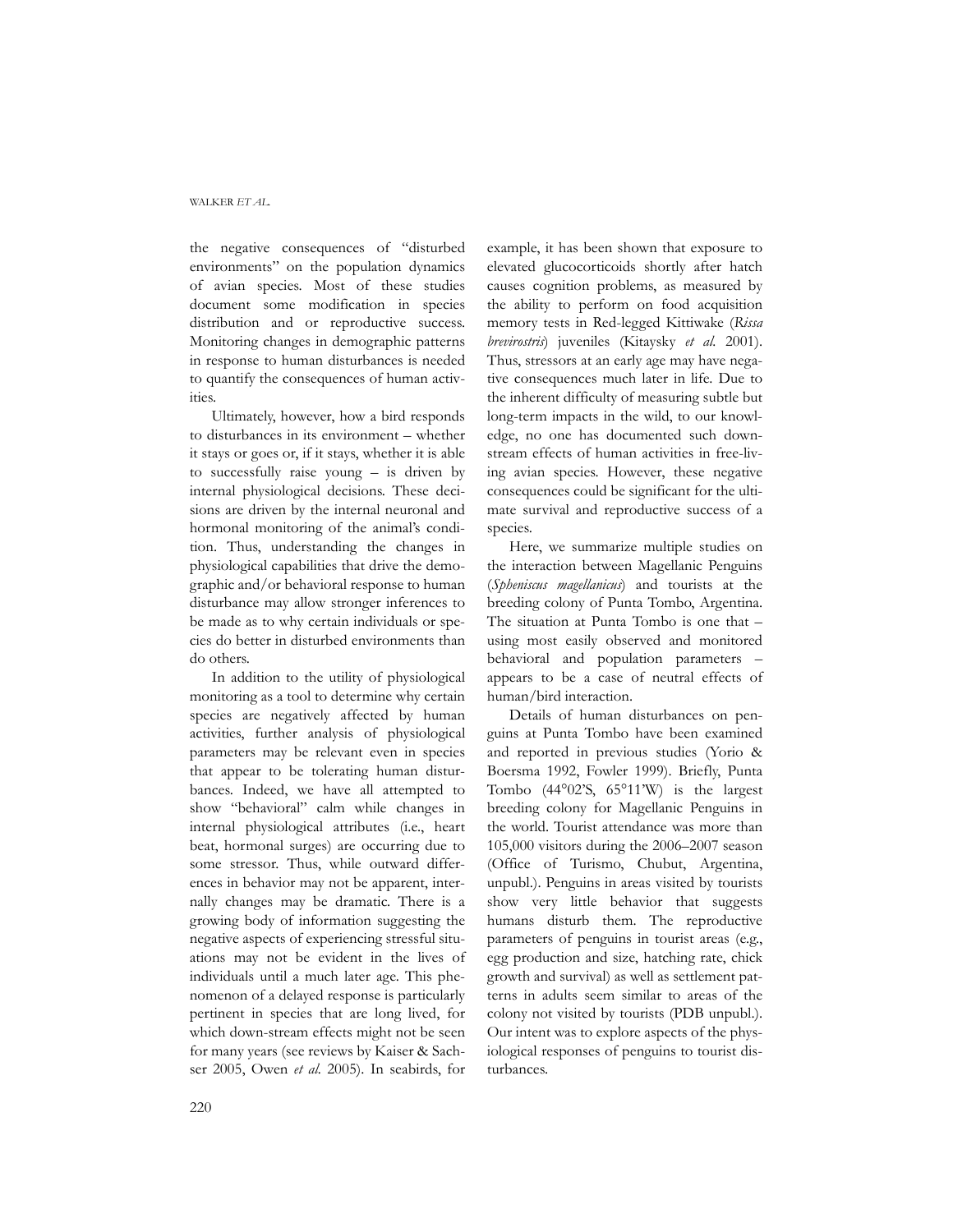

FIG. 1. Defensive head turns (left) and plasma corticosterone levels (right) after 15 min of a standardized human visits in Magellanic Penguin (*Spheniscus magellanicus*) adults nesting in either tourist visited (n = 11) or naïve (n = 10) areas of the Punta Tombo colony, Argentina. Modified from data presented in Figure 1 *in* Walker *et al.* (2006).

Measuring physiological responses to disturbances can be difficult in the field. Some researchers have used changes in heart rate as their preferred measurement for indicating a disturbance response in animals (e.g., Culik *et al.* 1990, Cabanac & Guillemette 2001). Here, we choose to use a hormonal response to stress: the concentration of the glucocorticoid hormone corticosterone that circulates in the blood in response to a perturbation in the environment. While less familiar than the hormonal "flight or flight" response resulting from surges in the hormone adrenaline (or epinephrine), glucocorticoids produce the same ultimate result: the ability to access stored energy to "deal with" the particular stressor, albeit over a slower and longer period than that of the "adrenaline rush". A delay in appearance of glucocorticoids in plasma is due to its release being triggered by a cascade of signals down the hypothalamopituitary-adrenal (HPA) axis following a dis-

turbance. As the increase in glucocorticoids in the blood is thus delayed, researchers have the potential to both quantify a "before stress" level of the hormones (i.e., "baseline") as well as measure the increases in levels expressed in response to the stressor. Thus, glucocorticoid hormones provide a powerful tool to assess an animal's physiological response to stressors.

# TOURISM EFFECTS ON MAGELLANIC **PENGUINS**

We examined how Magellanic Penguins living in areas visited by tourists at Punta Tombo compare – physiologically – to penguins living in areas restricted from tourists. All work was conducted at Punta Tombo Provincial Reserve, Chubut, Argentina, during the austral summers of 1996–2003. For details of the study site and methods, see Walker *et al.* 2005a, 2005b, 2006. Briefly,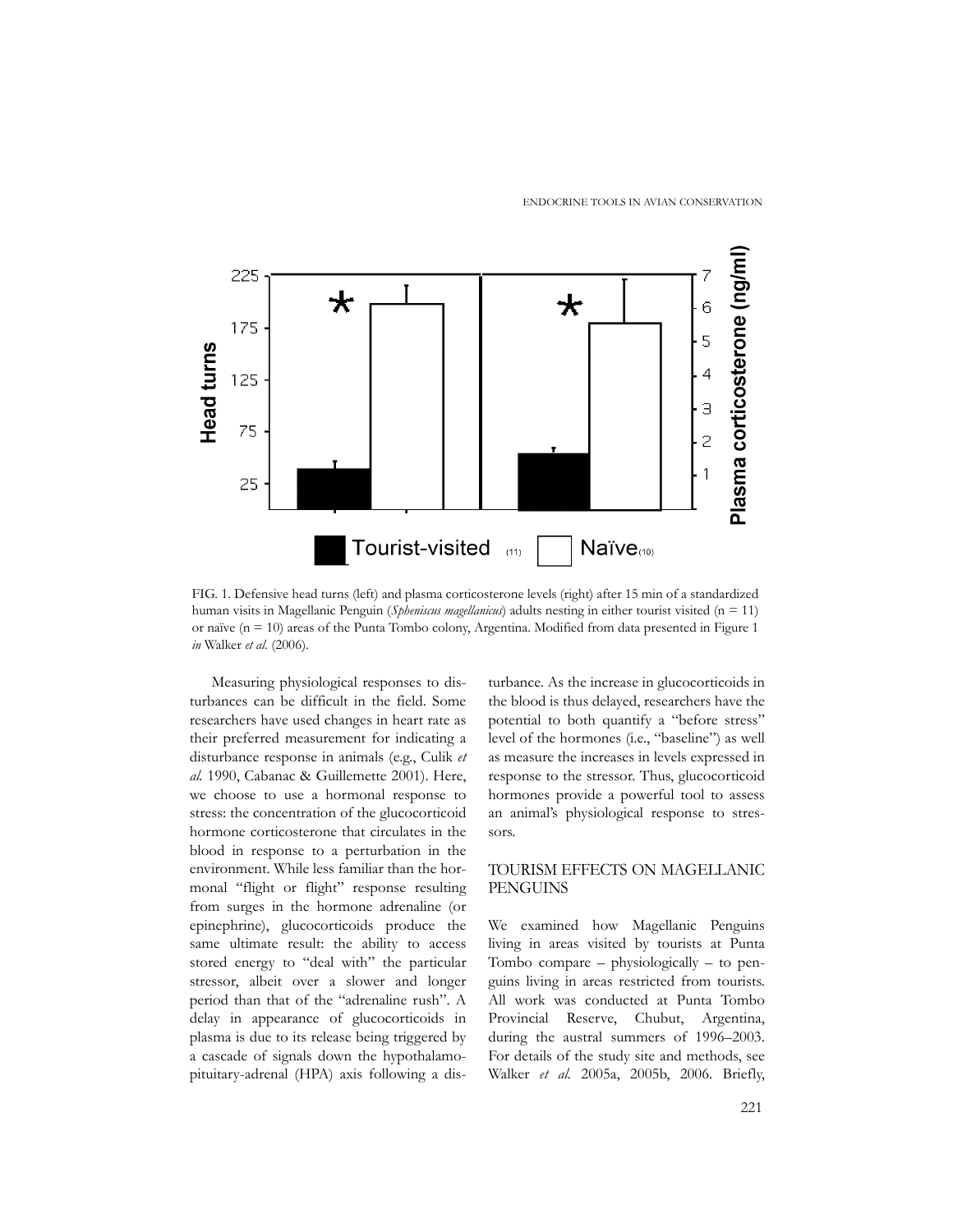

FIG. 2. Corticosterone concentration increase in response to 30 min of capture and restraint in Magellanic Penguins (*Spheniscus magellanicus*) in tourist-visited (n = 10) or naïve (n = 10) areas of the colony as compared to levels of corticosterone in penguins in both groups ( $n = 11$  and  $n = 10$  for tourist-visited and naïve, respectively) subjected to 15-min of a standardized human visit. Original data from Figure 2 *in* Walker *et al.* (2006).

for stress hormone measurements, birds (both adults and chicks) were removed from the nest and a blood sample taken within 3 min of capture, thus representing the baseline (i.e., pre-existing) level of corticosterone. In some instances, penguins were then held for 30–60 min and sequential blood samples were collected to measure how corticosterone levels increased in response to a unique "stressor" (i.e., being held). To measure impacts of tourist visitation, penguins were captured after a standardized 15-min visitation protocol (see Walker *et al.* 2006) and a blood sample taken to quantify how corticosterone levels changed in response to a tourist visit. All animal handling

protocols were approved by the IACUC committee at the University of Washington, Seattle, USA.

In general, the physiological effects of human disturbances can be very different depending on the life-history stage of the animal being examined. For example, during periods of higher physiological demand, such as molt, it is known that stress responses can be muted, allowing an animal to focus energetic demands where needed (Romero 2002). In addition, age may play a significant role in how stress affects individuals. Specifically, adults and chicks/juveniles may have different reactions to disturbances, as the latter are undergoing development and growth, a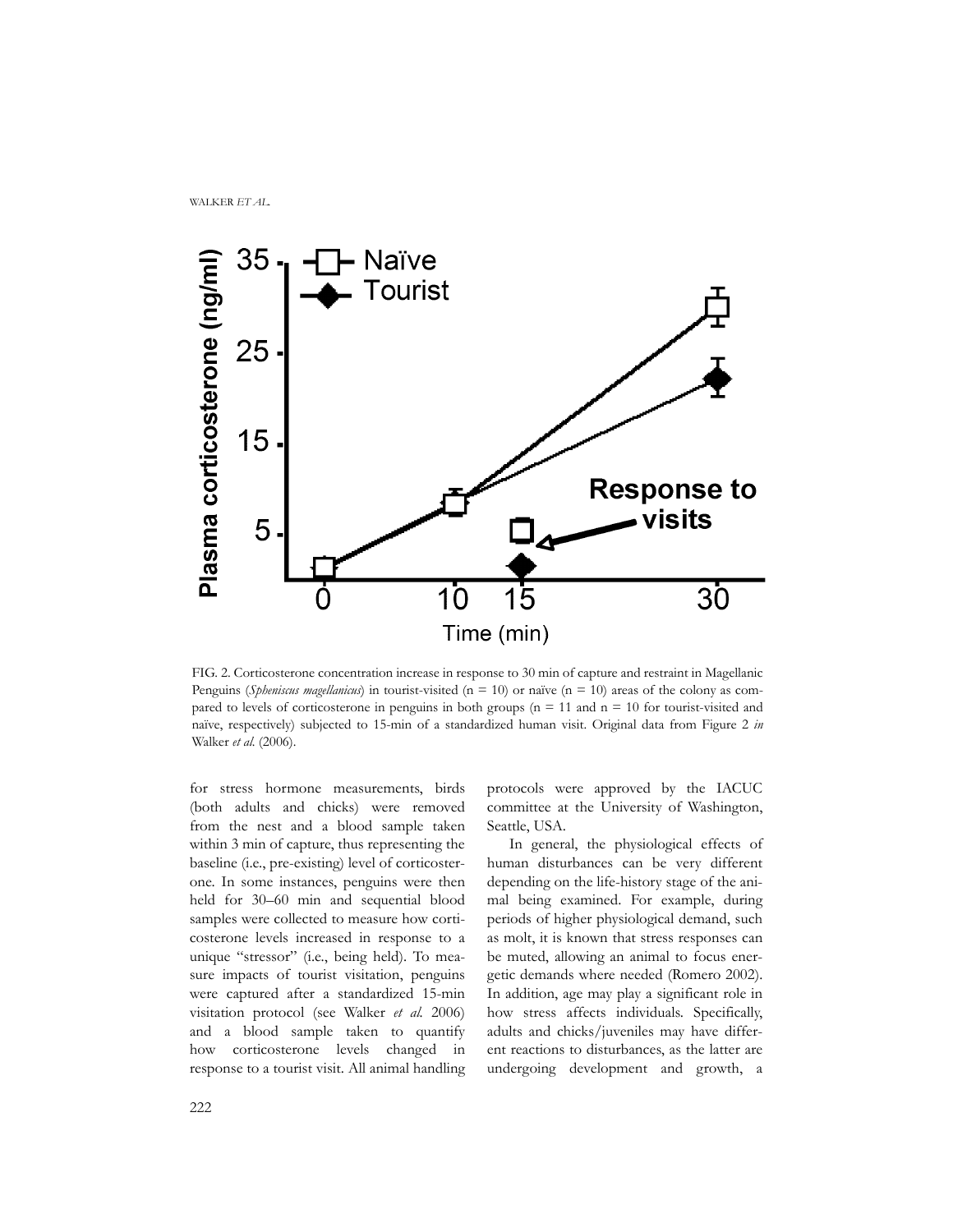ENDOCRINE TOOLS IN AVIAN CONSERVATION



FIG. 3. Plasma corticosterone levels at 45 min post-injection of either saline or ACTH for both touristvisited and naïve adult Magellanic Penguins (*Spheniscus magellanicus*) (n = 8 birds for each treatment in each area). Data modified from Figure 3 *in* Walker *et al.* (2006).

period known to be affected by stress hormones. So, while adults are subjected to negative consequences of stress hormones, these effects may be temporary, especially if escape from the stressor is rapid. In contrast, stress effects during early stages of life may alter such complex process as expression of genes and developmental pathways. Thus, stress effects in young may have much longer-term consequences. Here we present our findings for human disturbance effects on adult Magellanic Penguins first, followed by that of our preliminary studies examining stress effects in Magellanic Penguin chicks.

*Physiological parameters in adult Magellanic Penguins.* Our work on Magellanic Penguin adults can be divided into three aims: 1) to quantify if, after experiencing a "standardized" 15-min of human visitation, the behavioral calm that is observed in penguins in tourist areas (as compared to naïve birds) was also accompanied by a lower concentration of corticosterone than in naïve birds; 2) to determine if, when given a unique stressor (i.e., not a human visit), penguins in areas with and without tourists were equally able to respond by increasing corticosterone, and how this response compared to the corticosterone changes in response to human visitation alone; and 3) to examine if there were any differences between tourist and naïve birds in the physiological capability of the adrenal glands (the last stage of the HPA axis) to produce corticosterone. The results of this study could indicate true physical differences in birds nesting in the two areas.

Not surprisingly, when compared to naïve birds, adult penguins living in tourist areas showed a behavioral difference with a signifi-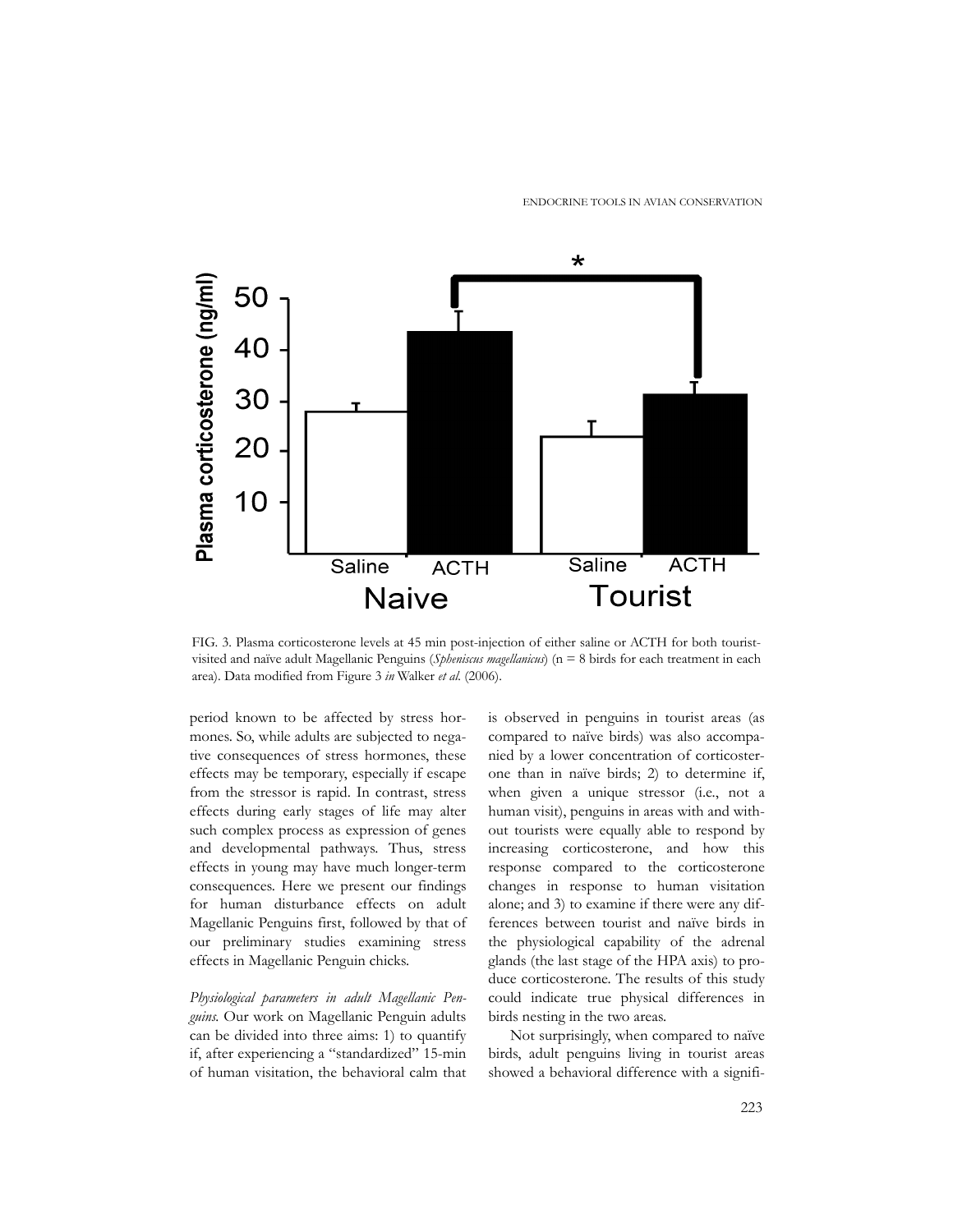cant decrease in "alternate head stares," [an aggressive behavioral response – Eggleton & Siegfried (1979)] during a controlled 15-min. "tourist visit" (Fig*.* 1, left panel). Additionally, we found that corticosterone secretion in response to this visitation was also lower in penguins exposed to tourist as compared to naïve birds (Fig. 1, right panel). When captured and held outside their nest, Magellanic Penguin adults in areas with and without tourists elicited the typical increase in corticosterone levels in their blood (Fig. 2). Compared to a simple 15-min visit, the hormone levels in response to capture were significantly higher, suggesting all penguins perceive a visit as relatively less stressful than capture (Fig. 2). Interestingly, however, we discovered that after 30 min of capture, Magellanic Penguins in areas where tourists visited had a less robust corticosterone response than did penguins living in areas without tourists. This suggested that some (or multiple) aspect(s) of the HPA axis responsible for secreting corticosterone was modified in Magellanic Penguins living in tourist-visited areas. As an initial examination of where the HPA axis may differ in penguins exposed or not exposed to visitors, we tested the functioning of the adrenal glands by providing an excess of adrenocorticotropic hormone (ACTH), the precursor secretegogue responsible for corticosterone secretion at the adrenal gland. The hypothesis was that if the HPA axis was modified at the level of the adrenal gland in tourist-visited birds, then, when given excess ACTH (intended to maximally stimulate the adrenal), penguins exposed to tourists would show a modified level of corticosterone secretion compared penguins outside of tourist areas. Indeed, the maximum amount of corticosterone secreted in response to ACTH injection was lower for penguins exposed to tourists (Fig. 3). Note that an injection of saline was given to control for the effects of injection stress and to assure that our ACTH

injection increased corticosterone in both groups (Fig. 3).

Behavioral observations suggest that Magellanic Penguin adults have habituated to the current level of tourist disturbance. They do not respond with obvious aggression nor do they flee from visitors. Data presented here also suggest that penguins regularly visited are physiologically habituated. Penguins in tourist areas had lower levels of the stress hormone corticosterone after 15 min of visitation than penguins outside visited areas. In addition, the presence of a human around the nest, regardless of whether penguins have a long history or no history of human disturbances, elicited a lower hormonal response than being captured and held outside of the nest. These physiological results provide evidence to suggest that Magellanic Penguins tolerate visitation.

The presence of glucocorticoids in the blood is intended to facilitate the ability to access stored energy in times of crisis. However, long-term exposure to elevated levels of these stress hormones can be detrimental (Johnson *et al.* 1992, Wingfield 1994). Thus, if penguins "learn" that a visitation is not harmful and can avoid elevated levels of glucocorticoids in response to these stressors, they concomitantly avoid the potential negative effects of "chronic stress." Interestingly, however, the response to the capture stress protocol was not the same for all penguins. Penguins that were behaviorally and physiologically habituated to tourist presence showed a reduced corticosterone secretion in response to capture and restraint. We further found that the physiological functioning of the adrenal glands was different: penguins in tourist areas are less capable of secreting corticosterone than are other penguins.

Is this decreased ability to respond to a stressor problematic? We do not know. However, it may be hypothesized that, in times of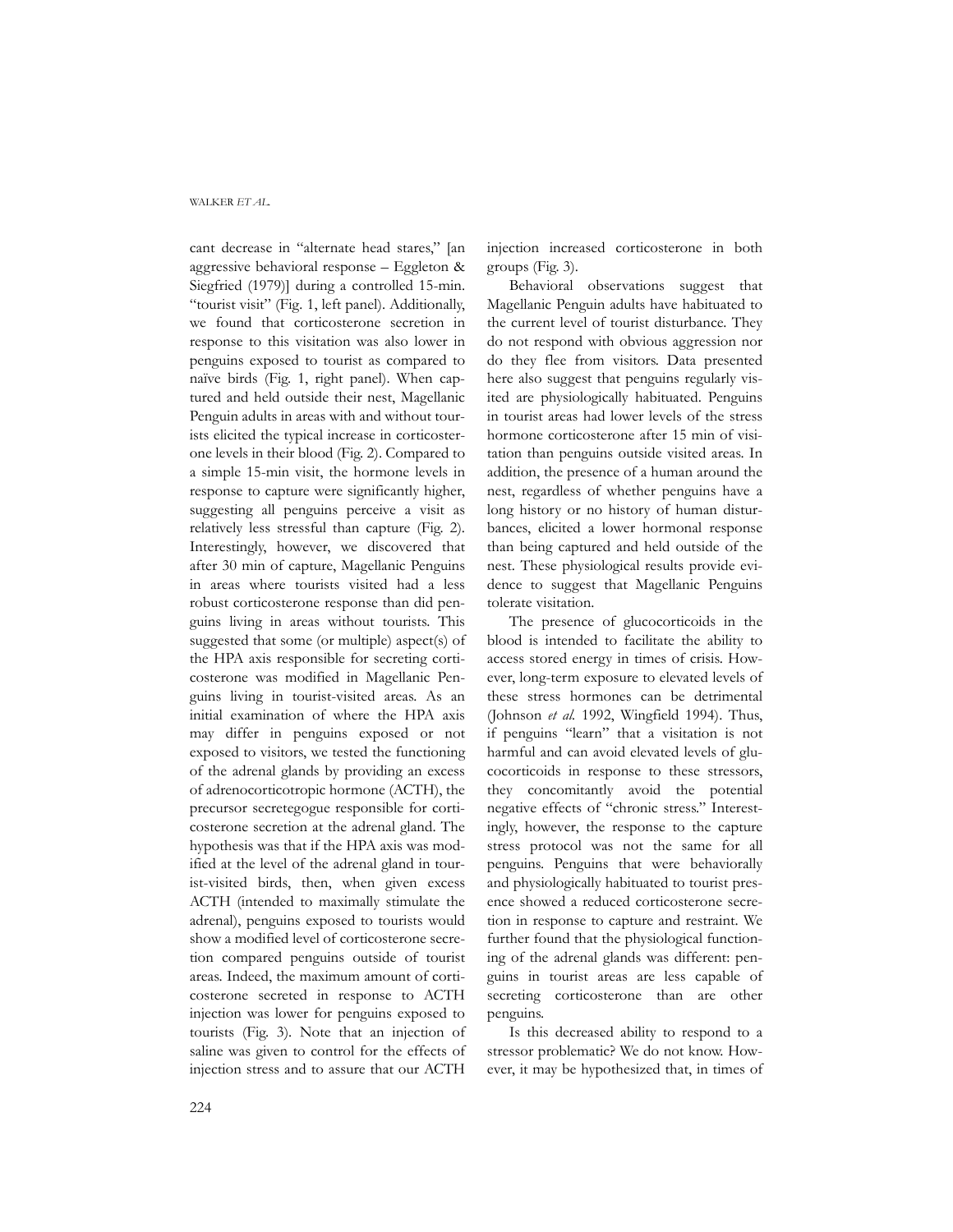ENDOCRINE TOOLS IN AVIAN CONSERVATION



FIG. 4. Patterns of corticosterone increase for Magellanic Penguin (*Spheniscus magellanicus*) chicks of three age categories (Hatch: 5–6 days old, Middle: 45–60 days old, Fledge: 90–120 days old) subjected to the capture stress protocol in two breeding seasons. Originally appeared as Figure 1 *in* Walker *et al.* (2005b).

stress, a lower corticosterone response would indicate a lesser ability to access stored energy and respond appropriately to the stressor. How this inability may be manifest over the course of the many years of a Magellanic Penguin's life (> 30 years) is unknown. Our data

suggest that perhaps the effects of human visitation to Magellanic Penguin adults are more complex than what is observed by behavioral and physiological studies. Thus, where habituation to a visit is indicated to be a positive response, penguins may have modified their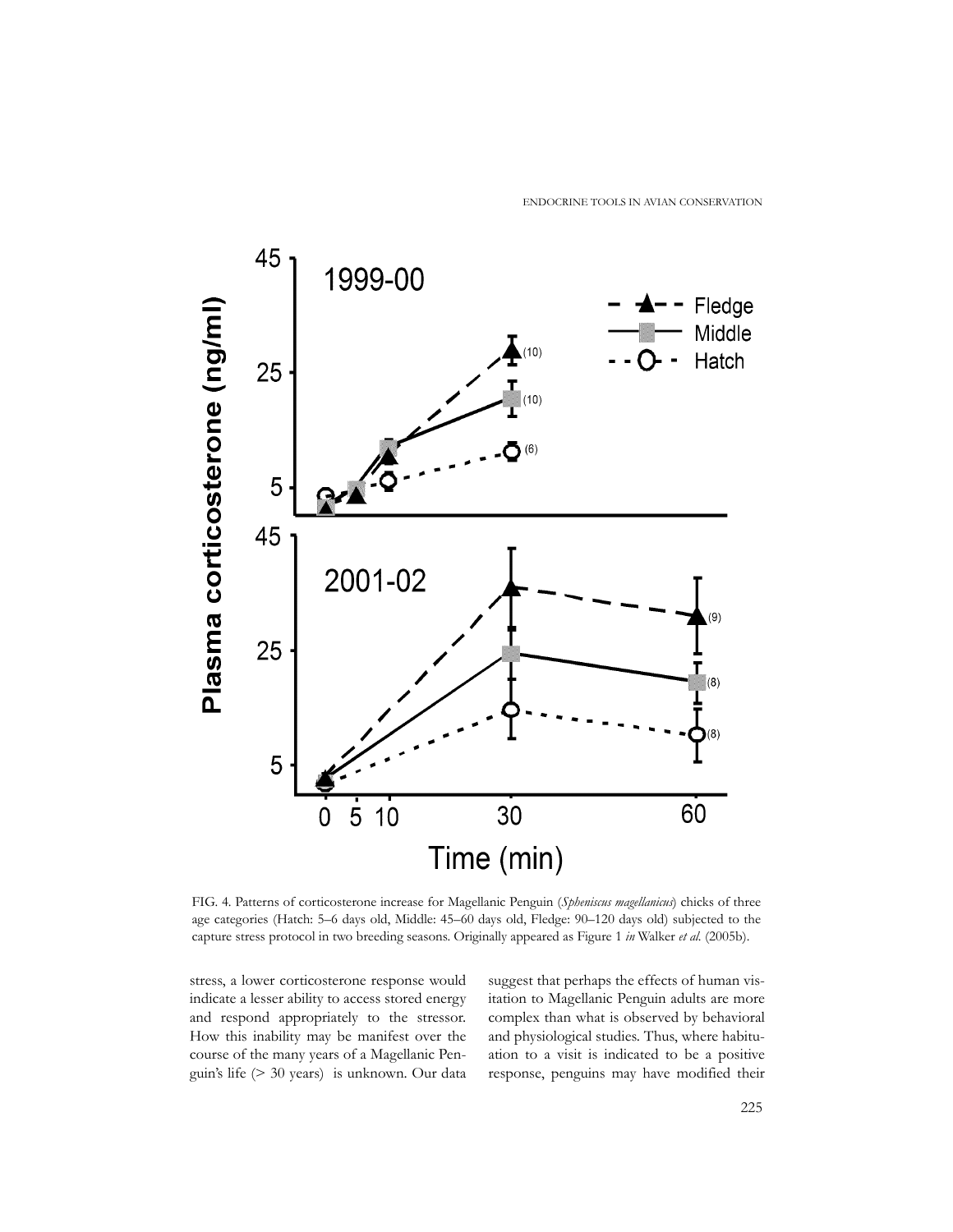

FIG. 5. Pattern of corticosterone secretion in response to capture and restraint in newly – hatched (< 5 day) Magellanic Penguin (*Spheniscus magellanicus*) chicks in both naïve and tourist visited areas of Punta Tombo, Argentina. Data taken from Figure 2 *in* Walker *et al.* (2005a).

physiology in ways that ultimately could be detrimental.

*Physiological parameters in Magellanic Penguin chicks.* Although stressors influence the course of development, very little work has been done on stress physiology in young animals in the field. In Magellanic Penguin chicks, we documented development of the HPA stress response. After the general course of development was determined, we examined if the HPA response to stress was altered when Magellanic Penguin chicks were raised in areas with tourist visitation.

A gradual development of the HPA stress response has been shown in a variety of altricial or semi-altricial species (Heath & Dufty Jr. 1998, Sims & Holberton 2000). In general, Magellanic Penguin chicks showed a similar gradual development of the HPA stress response (Fig. 4). This gradual development

likely occurred because altricial or semi-altricial chicks are, by definition, unable to escape stressors. Thus, they would suffer from the high levels of glucocorticoids expressed in response to stressors from which they could not escape. Interestingly, we found that 5-days post-hatch Magellanic Penguin chicks living in areas with tourists expressed an adult like stress response. Typically, this robust of a stress response would not be present until 90–120 days post hatch (i.e., near fledging, Fig. 5). This atypical result is worrisome because, in developing young, glucocorticoids are known to depress growth rates when elevated for long periods. However, the data on hatching success, chick growth rates, survival, etc., showed no differences between Magellanic Penguin chicks, within and outside area visited by tourists.

The signal driving this premature expression of an adult-like stress response is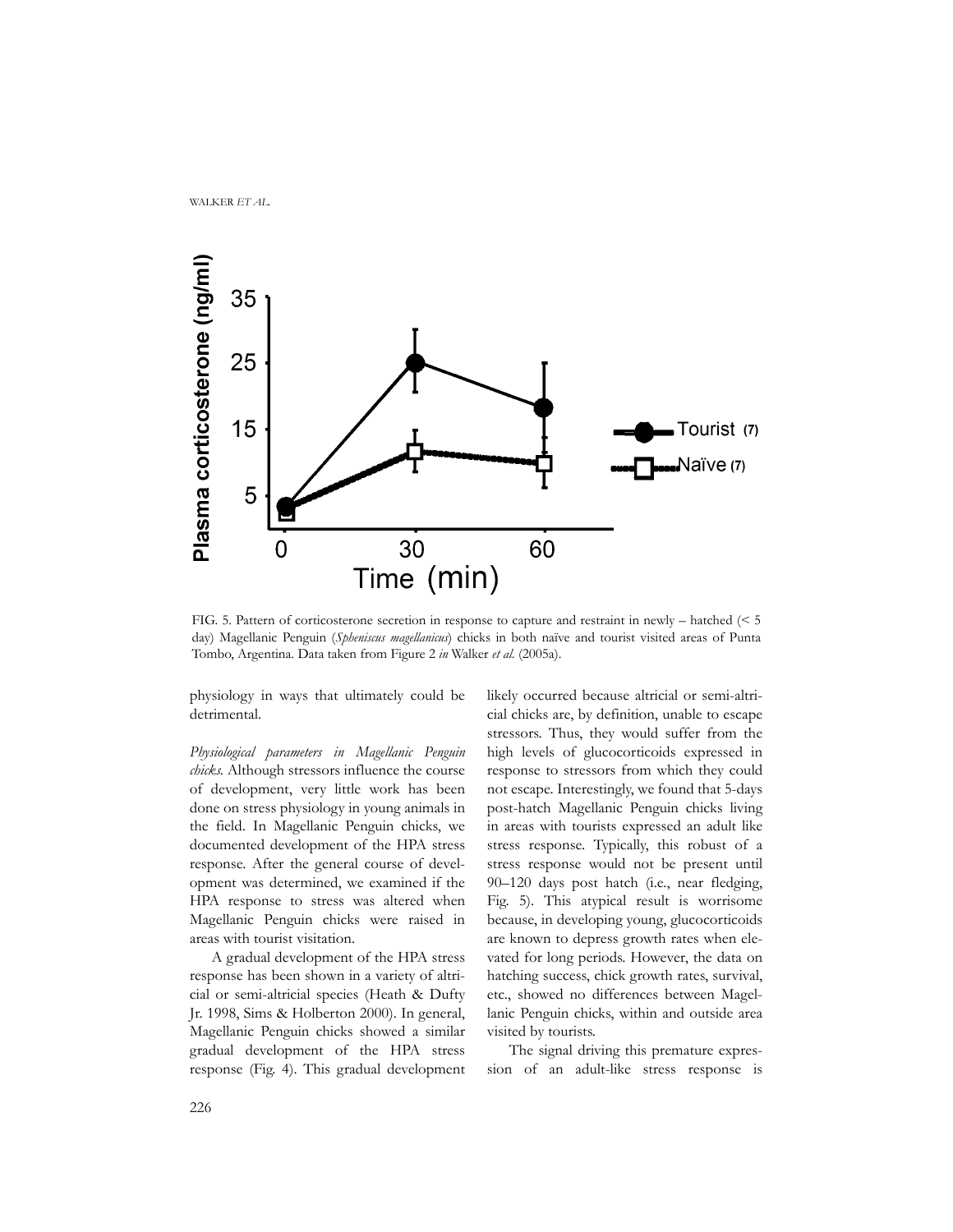unknown. However, as the adrenal glands are fully functional at hatch (i.e., are capable of secreting corticosterone in response to artificially elevated levels of ACTH (Walker *et al.* 2005b), the upregulation of the stress response expression occurred at a higher level on the HPA axis, most likely in the brain. In addition, there is no information as to longerterm consequences of an early stress response expression. There may be no negative aspect to this response. However, there is some information that suggests that early exposure to elevated glucocorticoids has the potential to negatively affect individuals – albeit typically at periods later in life. This is apparent in human studies (e.g., Kaiser & Sachser 2005, Owen *et al.* 2005) and has been quantified in at least one experimental study discussed earlier (Kitaysky *et al.* 2001). Whether there are long-term consequences of the ability to express a stress response within 5-days post hatch in Magellanic Penguins remains unknown.

### CONSLUSIONS

In summary, here we present an example of how in-depth physiological studies suggest potential areas of concern even when individuals appear to be functioning relatively well. Although the impacts of ecotourism may be subtle, the response of Magellanic Penguins to disturbances is likely more complex than previously thought. These include distinct changes in physiological capabilities in touristvisited birds as well as potential long-term consequences that are difficult to measure without long-term research programs.

As human impacts continue to increase at a rapid pace, better understanding of the ways animals respond to disturbances and stressors will become increasingly important. The ultimate measure of stress is whether an animal moves or succumbs to a stressor. With better knowledge of what is driving behavioral changes – what physiological mechanisms are causing animals so succumb and/or "tolerate" disturbances – we will increase our ability to determine how to minimize the negative aspects of our actions.

## **REFERENCES**

- Cabanac, A. J., & M. Guillemette. 2001. Temperature and heart rate as stress indicators of handled Common Eider. Physiol. & Behav. 74: 475–479.
- Culik, B., D. Adelung, & A. J. Woakes. 1990. The effect of disturbance on the heart rate and behaviour of Adélie Penguins (*Pygoscelis adeliae*) during the breeding season. Pp. 177–182 *in* Kerry, K. R., & G. Hempel (eds.) Antarctic ecosystems. Ecological change and conservation. Springer-Verlag, Berlin, Germany.
- Eggleton, P., & W. R. Siegfried. 1979. Displays of the Jackass Penguin. Ostrich 50: 139–167.
- Fowler, G. S. 1999. Behavioral and hormonal responses of Magellanic Penguins (*Spheniscus magellanicus*) to tourism and nest site visitation. Biol. Conserv. 90: 143–149.
- Heath, J. A., & A. M. Dufty Jr. 1998. Body condition and the adrenal stress response in captive American Kestrel juveniles. Physiol. Zool. 71: 67–73.
- Johnson, E. O., T. C. Kamilaris, G. P. Chrousos, & P. W. Gold. 1992. Mechanisms of stress: a dynamic overview of hormonal and behavioral homeostasis. Neurosci. Biobehav. Rev. 16: 115– 130.
- Kaiser, S., & N. Sachser. 2005. The effects of prenatal social stress on behaviour: mechanisms and function. Neurosci. Biobehav. Rev. 29: 283–294.
- Kitaysky, A. S., E. V. Kitaiskaia, J. C. Wingfield, & J. F. Piatt. 2001. Dietary restriction causes chronic elevation of corticosterone and enhances stress response in Red-legged Kittiwake chicks. J. Comp.Physiol. B 171:701–709.
- Owen, D., M. H. Andrews, & S. G. Matthews. 2005. Maternal adversity, glucocorticoids and programming of neuroendocrine function and behavior. Neurosci. Biobehav. Rev. 29:209–226.
- Romero, L. M. 2002. Seasonal changes in plasma